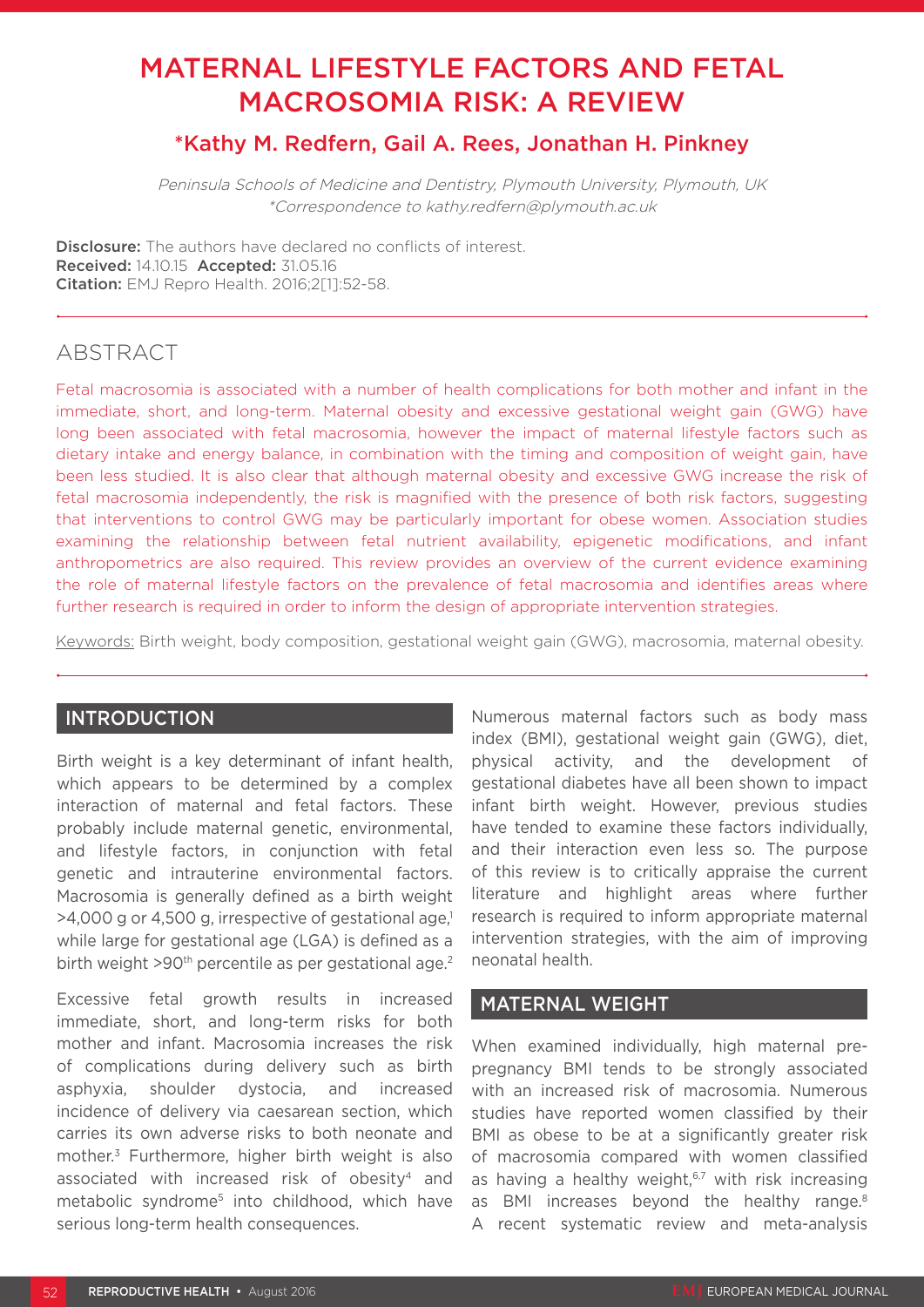conducted by Gaudet et al.<sup>1</sup> showed a positive relationship between maternal obesity and fetal overgrowth as defined by birth weight ≥4,000 g,  $≥4,500$  g, and  $≥90<sup>th</sup>$  percentile for gestational age.

Similarly, excessive GWG has been shown to increase risk of macrosomia.9-11 Although it appears that both maternal obesity and excess GWG independently increase the risk of macrosomia, the interaction between the two factors is less clear. Crane et al.<sup>12</sup> conducted a retrospective cohort study evaluating the effects of GWG on maternal and neonatal outcomes in different BMI classes. In keeping with findings from previous studies $6-8$ they observed that overweight and obese mothers were significantly more likely to give birth to a macrosomic infant (birth weight ≥4,000 g and adjusted for gestational age) and also more likely to gain excess weight than healthy weight mothers. However, when the impact of GWG on risk of macrosomic infant was examined by BMI class, risk increased with excess GWG for all BMI classes suggesting that when excessive GWG does occur, the risk of macrosomia increases regardless of pre-pregnancy BMI. A major limitation of this study was that it was retrospective, and so pre-pregnancy BMI or GWG data were missing for 47.8% of the study participants. Nohr et al. $13$ conducted a similar study reporting that BMI category was a stronger predictor of LGA neonate than GWG, but that very high GWG (defined as >20 kg) increased the absolute risk of LGA neonate across all BMI categories. Limitations of the study were that pre-pregnancy weight, height, and GWG were self-reported and thus the reliability has been disputed.<sup>14</sup> In addition to examining the effect of maternal obesity and GWG on infant birth weight. Carlsen et al.<sup>15</sup> included neonatal body composition as an outcome measure. They observed that infants born to obese mothers were heavier than infants born to healthy weight mothers, and this was exclusively due to increased adiposity. GWG on the other hand, was found to increase fat mass, abdominal fat mass, and fat-free mass. Obese mothers were more likely to exhibit excessive GWG, thereby suggesting these women as a particularly important target group to receive an intervention with an aim of reducing fetal macrosomia.

The effect of GWG on maternal and neonatal outcomes in women classified as having a healthy pre-pregnancy BMI was examined by Deruelle et al.16 Although most neonatal outcomes were similar between GWG groups, mean birth weight was significantly greater in women with ≥18 kg GWG than women gaining 9–15 kg, while the proportion of macrosomic neonates more than doubled for women with ≥18 kg GWG compared with those gaining 9–15 kg (12.1% versus 5.2%, p<0.03). Prevention of excess GWG in women of healthy pre-pregnancy BMI is therefore also important, just as in overweight or obese mothers. In 2009, the Institute of Medicine (IOM) published a new set of guidelines on GWG to replace those previously published in 1990<sup>11</sup> and now make recommendations based on pre-pregnancy BMI category for total and rate of weight gain.

It has been suggested that birth weight and early childhood growth patterns can lead to a predisposition to childhood obesity, with the potential to persist into adolescence and adulthood.17 In a diverse sample of women from the USA, inadequate GWG, when compared with adequate weight gain, was associated with significantly increased odds of infants being born small for gestational age (SGA), while excessive gain was significantly associated with decreased odds of SGA and more than doubled the risk of LGA.<sup>18</sup> Excessive GWG also significantly increased the risk of child overweight or obesity (BMI ≥85<sup>th</sup> percentile) when followed up between the ages of 2 and 20 years. For overweight and obese women, predicted probabilities of LGA newborns and childhood overweight were higher than those for underweight or healthy weight women, regardless of GWG. Increased GWG was significantly associated with increased probability of LGA and an overweight child across all BMI groups. Similarly, a retrospective cohort of 499 mother-child dyads<sup>19</sup> observed that maternal morbid obesity (BMI ≥40 kg/m2) was significantly associated with infant birth weight and weight for length throughout the first 3 months of life, and that these associations were significantly amplified by excess GWG. At 12 months of age these effects were sustained, with infants of morbidly obese mothers exhibiting an 8.4% higher weight for length percentile compared with infants of mothers with a BMI of 25 kg/m2. Infants born to mothers with a healthy BMI but with excess GWG normalised their growth by 12 months of age.

These findings suggest that babies born to women in all BMI categories are at risk of increased birth weight and elevated weight during early life as a result of excessive GWG, but that overweight and obese women are of particular concern, as their risk appears to be amplified.15,19 Future studies,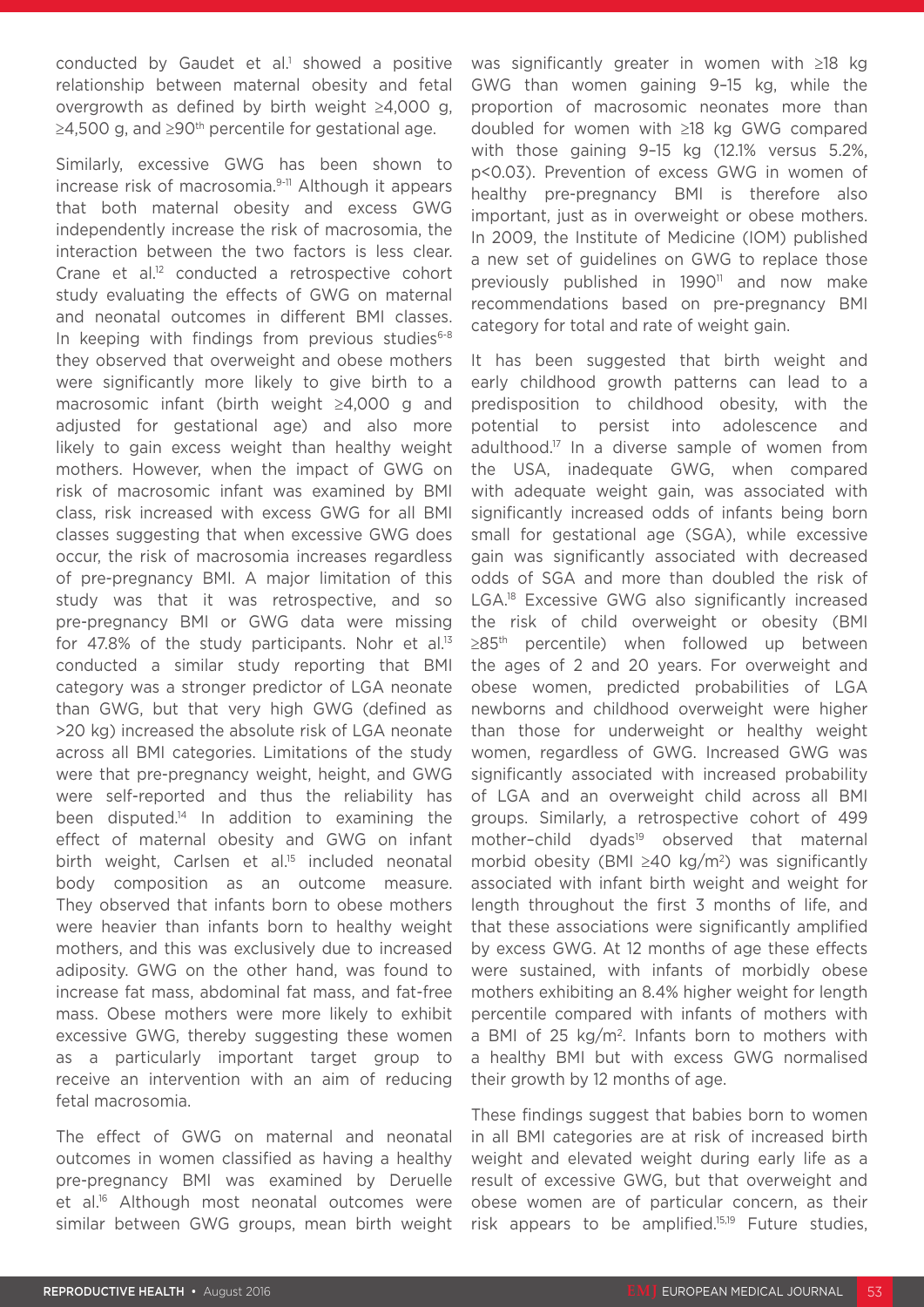particularly of a prospective nature, should therefore focus on this group of women in order to develop a wider understanding of lifestyle factors that contribute to excess GWG.

#### MATERNAL BODY COMPOSITION

Although BMI is widely used to provide estimates of body composition, it is not without its limitations. Prentice and Jebb<sup>20</sup> propose that obesity should be defined as the excess accumulation of body fat, whereas BMI identifies the presence of excess body weight, which also reflects lean body mass. Krentz et al.<sup>21</sup> compared birth weight outcomes for women with the same BMI, but two different heights in a retrospective cohort study. They observed differences in birth weights and birth weight classification by gestational age between groups, which once again provided evidence to suggest the limited utility of BMI as a predictor of neonatal outcomes. In addition, GWG is typically reported as a single measure of mass gained during pregnancy, with the individual effects of fat mass and fat-free mass gains left undefined. It therefore seems prudent to examine the contributions of changes to estimated maternal fat mass and fat-free mass on pregnancy outcomes, in addition to total GWG and maternal obesity defined by BMI.

As might be expected, maternal weight, fat-free mass, and fat mass increased between 28 and 37 weeks gestation in a recent prospective cohort study examining maternal body composition. However, birth weight significantly correlated with maternal fat-free mass and not fat mass.22 In a similar study, fat-free mass, but not fat mass, was also a significant predictor of birth weight and after adjustment for confounding variables, mothers in the highest fat-free mass quartile were at significantly higher risk of infant macrosomia, compared with mothers in the lowest quartile.23 However, this study measured body composition only in the first trimester. Butte et al.<sup>24</sup> divided GWG into fat mass, fat-free mass, total body water, and protein gains as assessed at 9, 22, and 36 weeks of gestation. Infant birth weight was found to correlate significantly with fat-free mass (r=0.39, p=0.003) and total body water (r=0.37, p=0.006), but not fat mass (r=0.05, p=0.76). These studies suggest that fat-free mass, and not fat mass mediates an increase in infant birth weight. It is hypothesised that these positive associations between maternal fat-free mass and

infant birth weight may be due to maternal plasma volume expansion,<sup>25</sup> which in turn is influenced by maternal hormonal changes.26

Forsum et al.<sup>27</sup> addressed the hypothesis that maternal body fat stimulates fetal growth and fat deposition. In a small, observational study they assessed infant subcutaneous adipose tissue volume *in vivo* using magnetic resonance imaging, while maternal body composition was assessed using a two-compartment model based on total body water. It was observed that maternal total body fat before pregnancy and at 32 weeks gestation was significantly and positively correlated with infant birth weight, while in infants, birth weight positively correlated with subcutaneous adipose tissue. Further studies examining the effects of maternal body composition on neonatal body composition and incidence of macrosomia are therefore required in order to fully understand the relationship between the composition of GWG and infant birth size.

#### TIMING OF GESTATIONAL WEIGHT GAIN

Although the influence of total GWG during pregnancy has been well documented, the timing of overnutrition and subsequent weight gain has not been examined as thoroughly. This could be an important factor in the design of any intervention studies. Davenport et al.<sup>28</sup> evaluated whether the timing of excessive GWG in pregnant women following current healthy living guidelines affected neonatal adiposity at birth in their prospective cohort study. The cohort was retrospectively grouped according to IOM guidelines<sup>11</sup> by weight gain in the first and second halves of pregnancy. Infants born to women who exhibited excessive GWG during the first half of pregnancy exhibited greater birth weight, crown–heel length, and excessive neonatal body fat compared with infants born to women who exhibited appropriate GWG in the first half of pregnancy. These differences remained significant after controlling for BMI, total GWG, maternal age, gestational age, and neonatal sex. Farah et al.<sup>22</sup> conducted a longitudinal prospective observational study which observed that birth weight was significantly correlated with GWG before the third trimester (r=0.163, p=0.027) but not with total or third trimester GWG. These studies suggest that neonatal adiposity is potentially more strongly influenced by timing of GWG than total GWG, suggesting a direct link between the early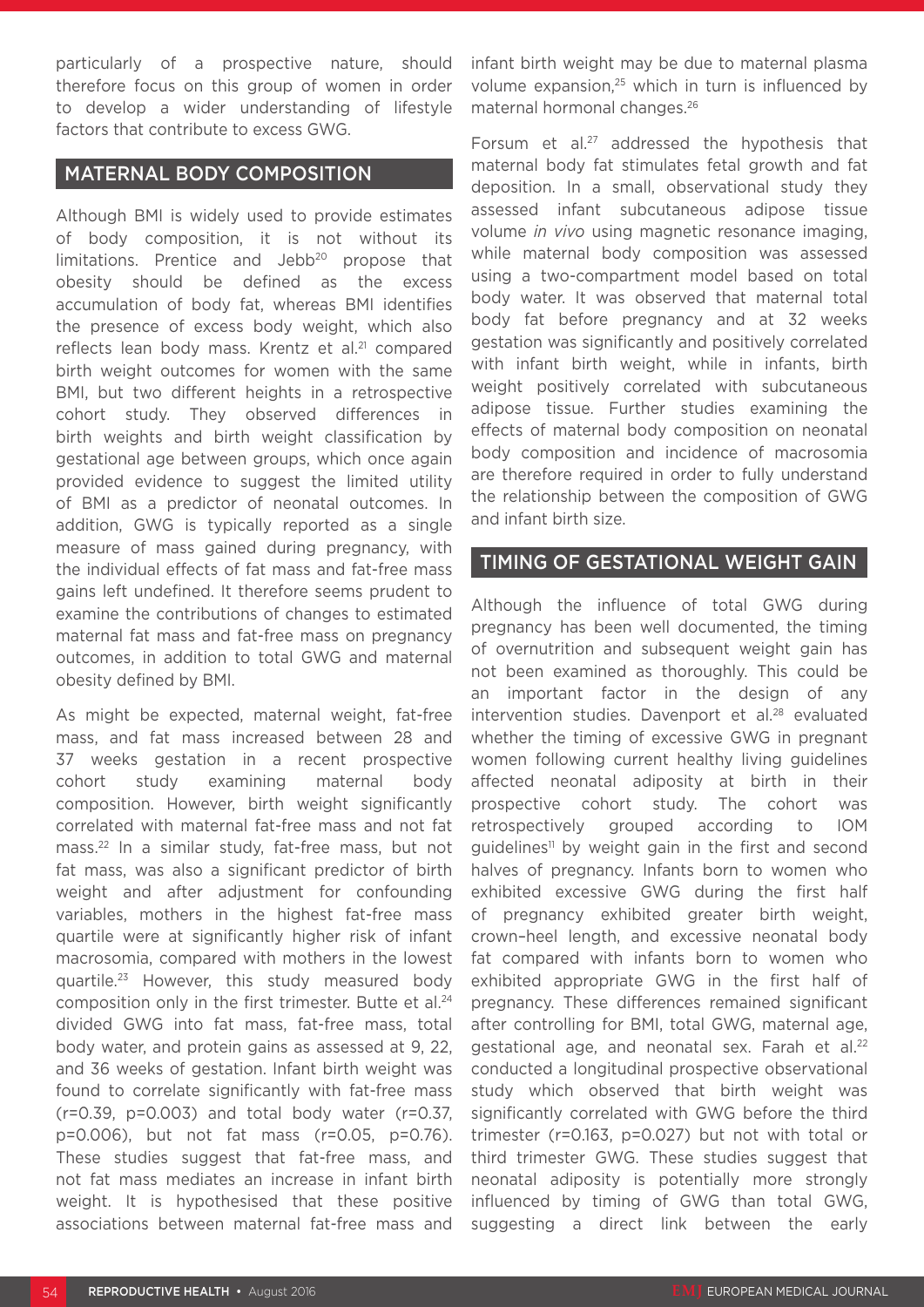intrauterine environment and subsequent neonatal adiposity. However, the data on timing of GWG and its influence on neonatal weight and adiposity is limited. Studies examining weight change during pregnancy with frequent assessments are therefore required in order to increase our understanding of the mechanism by which maternal obesity and GWG influence infant birth weight and body composition.

### GESTATIONAL DIABETES MELLITUS

Gestational diabetes mellitus (GDM) is a common metabolic complication of pregnancy, defined as glucose intolerance with first onset or recognition during pregnancy.29 GDM is most frequently observed amongst overweight or obese women<sup>30</sup> as these women are more likely to exhibit impaired glucose tolerance and decreased insulin sensitivity before and during pregnancy $31$  when compared with women of a healthy weight. Infants born to women with GDM are often characterised by excessive fetal growth and subsequently tend to be at increased risk of macrosomia.<sup>31</sup> However, even in the absence of increased body mass, studies have shown that infants born to mothers with GDM exhibit increases in fat mass, but not fat-free mass when compared with women with normal glucose tolerance.<sup>32,33</sup> Results from the Hyperglycaemia and Adverse Pregnancy Outcome (HAPO) study observed an increase in neonatal adiposity associated with increasing maternal glucose concentrations, less than those used to define GDM.34 Physical activity has also been shown to influence glucose metabolism and transport via insulin-independent pathways and has been associated with a decreased incidence of GDM in epidemiological studies.<sup>35</sup>

# MATERNAL ENERGY INTAKE AND EXPENDITURE

Clearly, nutritional status prior to and during pregnancy is essential for the growth and development of the fetus, with excessive GWG and adverse pregnancy outcomes also largely influenced by dietary intake either as nutrient excess, nutrient deficiencies, or by indirectly influencing the intrauterine environment. A study by Knudsen et al.<sup>36</sup> supports the theory that maternal glucose metabolism may impact fetal growth. They examined the associations between maternal glycaemic load, GWG, birth weight, and risk of LGA neonate as part of the Danish National Birth Cohort. They observed that the risk of LGA neonate increased by 14% for the highest glycaemic load quintile, compared with the lowest quintile. A randomised controlled trial examining the impact of a low glycaemic index diet on neonatal anthropometry observed a decrease in neonatal thigh circumference for the intervention group when compared with a control group, although no differences were observed for any skinfold measurements, nor head, abdominal, and mid-upper arm circumferences.<sup>37</sup>

In a prospective study, GWG was significantly and positively associated with energy intake and energy-adjusted intakes of lipids from animal origin and protein, while a significant inverse association was observed between carbohydrate intake and GWG, but these were not significantly related to birth size. $38$  Olsen et al. $39$  observed that milk consumption during pregnancy was inversely associated with SGA, and directly associated with LGA and mean birth weight. Women consuming ≥6 glasses of milk/day had increased risk of LGA infants when compared with women who reported no milk consumption. When fat and protein intakes from dairy products (excluding cheese and ice cream) were examined, no association between birth weight and fat intake was found, while a positive association between protein intake and birth weight was observed. The authors proposed that the positive association between milk consumption and birth weight is driven by the presence of insulin-like growth factor 1 in both low-fat and whole-milk products. Montpetit et al.<sup>40</sup> examined the contribution of pre-pregnancy BMI, energy intake, and physical activity as determinants of GWG and infant birth weight. Energy intake was the only significant predictor of infant birth weight. Steps per day were inversely associated with GWG, although when pre-pregnancy BMI was added to the model, steps were no longer significant and BMI remained the only significant variable.

A study conducted in the USA<sup>41</sup> observed decreases in birth weight and LGA births between 2000 and 2005, trends which did not appear to be explained by routinely recorded maternal characteristics. The authors hypothesised that other maternal characteristics such as maternal diet, physical activity, or socioeconomic factors may have contributed to the trends observed and called for detailed studies of smaller populations to explore the role of these factors.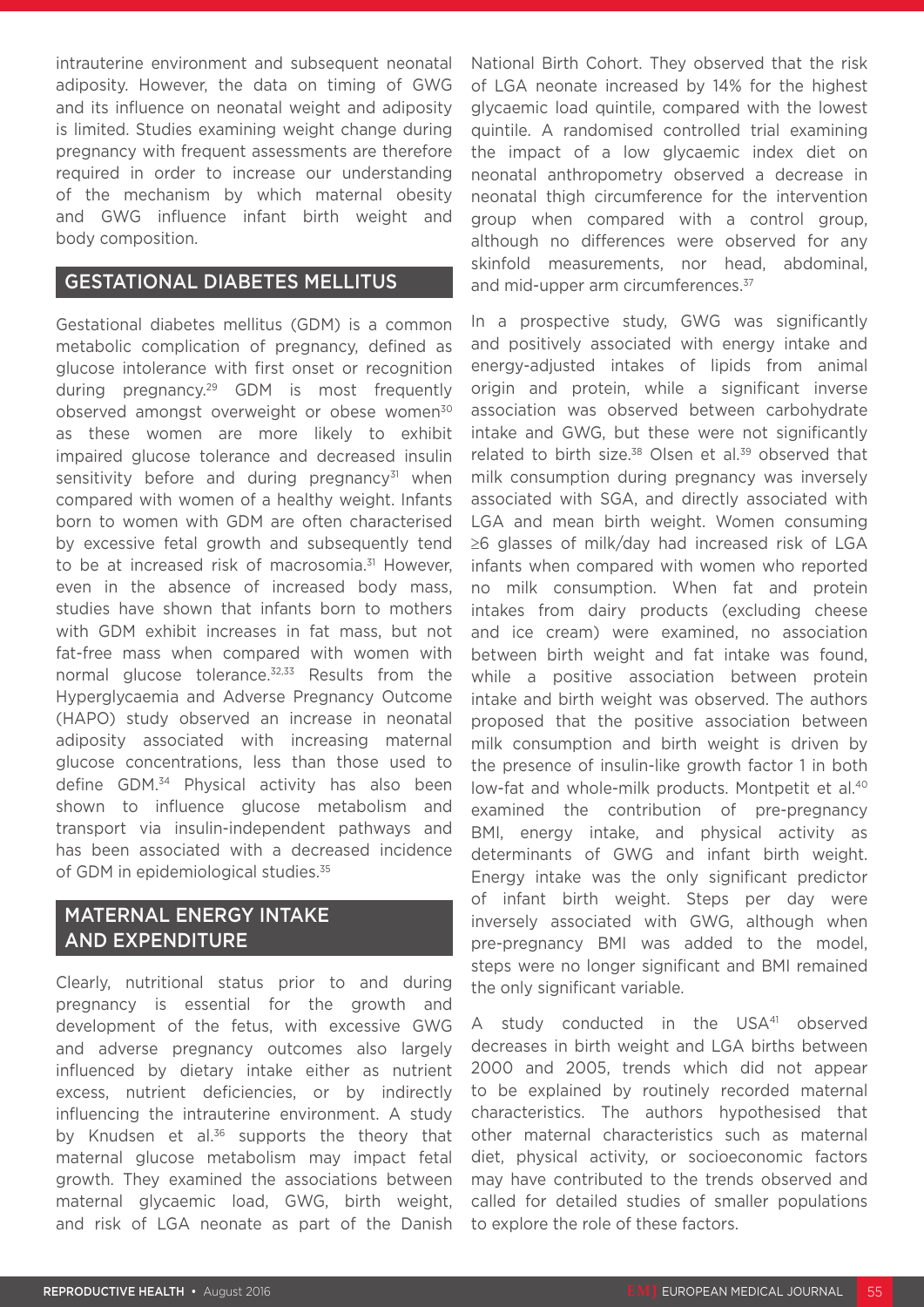Furthermore, the rapidly expanding field of epigenetic epidemiology has observed numerous associations between fetal nutrient availability and epigenetic modifications.<sup>42</sup> Differences in the methylation status of candidate genes have been observed in relation to fetal growth<sup>43</sup> and later childhood adiposity.<sup>44,45</sup> However, human studies examining specific intrauterine nutritional exposures and subsequent adiposity at birth and during childhood are scarce. Studies of an observational and epigenetic nature are therefore essential for increasing our understanding of how nutritional exposures influence GWG and infant phenotypic outcomes.

#### **CONCLUSION**

It is important to gain an understanding of the factors influencing neonatal anthropometric outcomes, as macrosomic infants with or without excess adiposity at birth have been shown to be at increased risk of adverse consequences

such as insulin resistance,<sup>46,47</sup> metabolic syndrome,<sup>5</sup> and childhood obesity.<sup>4,48</sup> As observed in the current literature, there is consistent evidence to suggest that maternal obesity and excess GWG alongside GDM contribute to increased risk of adverse neonatal anthropometric outcomes;12,13 hence current pregnancy interventions are already aiming to reduce the prevalence of these risk factors. However, maternal obesity and GWG are broad outcome measures. Recent studies suggest maternal body composition and timing of GWG may influence infant anthropometrics independently of maternal BMI and total GWG, which may offer an increased understanding of the mechanisms by which maternal obesity and GWG influence neonatal anthropometric outcomes. At present, data in this area is limited $22,23,28$  and there is also a lack of recent prospective studies examining the effects of GWG by BMI according to the most recent IOM recommendations.<sup>11</sup>

|                                                       | Increased risk of<br>macrosomia/LGA/higher birth weight |                   | Unaffected risk of<br>macrosomia/LGA/higher birth weight |                   |
|-------------------------------------------------------|---------------------------------------------------------|-------------------|----------------------------------------------------------|-------------------|
| Factor                                                | Evidence?                                               | <b>References</b> | Evidence?                                                | <b>References</b> |
| Maternal<br>pre-pregnancy<br>BMI 30 $\text{kg/m}^2$   | Yes                                                     | $1,6 - 8,18$      | <b>No</b>                                                | N/A               |
| <b>GDM</b>                                            | Yes                                                     | $31 - 34$         | <b>No</b>                                                | N/A               |
| Excess total GWG                                      | Yes                                                     | 9,10,16,18        | Yes                                                      | 22                |
| Maternal obesity and<br>excess total GWG              | Yes                                                     | 12, 13, 15, 19    | <b>No</b>                                                | N/A               |
| Early excessive GWG<br>(first or second<br>trimester) | Yes                                                     | 22,28             | <b>No</b>                                                | N/A               |
| GWG in third<br>trimester                             | <b>No</b>                                               | N/A               | Yes                                                      | 22                |
| Maternal fat mass                                     | Yes                                                     | 27                | Yes                                                      | 22,24             |
| Maternal<br>fat-free mass                             | Yes                                                     | $22 - 24$         | <b>No</b>                                                | N/A               |
| Dietary energy intake                                 | Yes                                                     | 40                | Yes                                                      | 38                |
| Dietary fat intake                                    | <b>No</b>                                               | N/A               | Yes                                                      | 39,51             |
| Dietary protein intake                                | Yes                                                     | 39                | <b>No</b>                                                | N/A               |
| Milk consumption                                      | Yes                                                     | 39                | <b>No</b>                                                | N/A               |
| Glycaemic load                                        | Yes                                                     | 36,37             | <b>No</b>                                                | N/A               |
| Physical activity                                     | <b>No</b>                                               | N/A               | Yes                                                      | 8,40              |

#### Table 1: The contributions of maternal lifestyle factors to risk of macrosomia.

BMI: body mass index; LGA: large for gestational age; GDM: gestational diabetes mellitus; GWG: gestational weight gain; N/A: not applicable.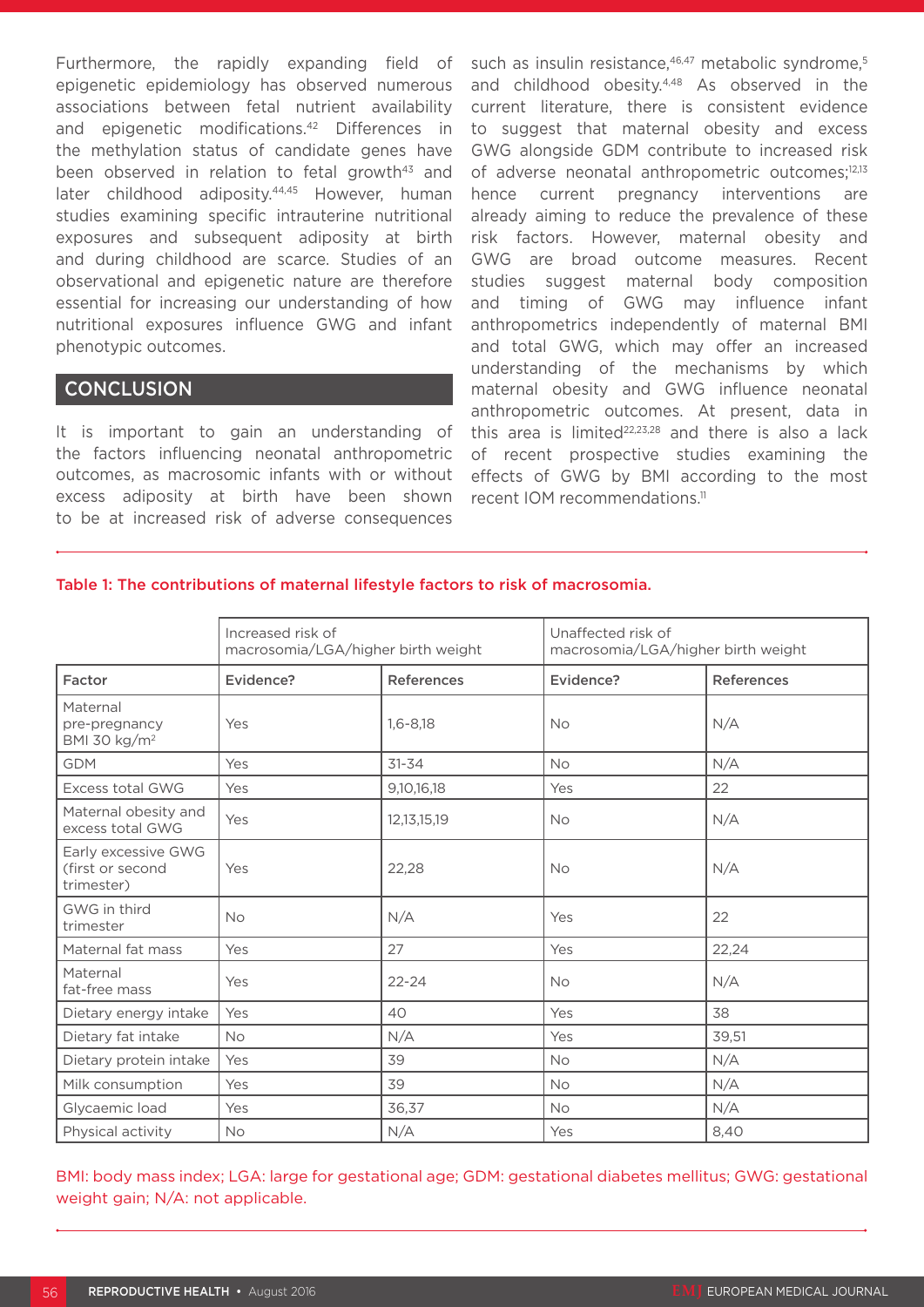Maternal diet and energy balance during pregnancy undoubtedly influence GWG and subsequent anthropometric outcomes for offspring. However, despite a wealth of studies linking maternal energy intake to GWG.<sup>38,49</sup> and maternal dietary glucose intake to neonatal anthropometry, $36,37$  few studies have examined the impact of other nutrients in the maternal diet, nor energy balance together with physical activity. Studies examining nutritional exposures during pregnancy and epigenetic modifications in offspring are also required.50

The contributions of various maternal lifestyle factors to fetal macrosomia from the current literature are summarised in Table 1. As discussed however, there are gaps in the current literature, as well as conflicting findings. It is therefore necessary to examine further the independent and moderating effects of maternal dietary intake, physical activity, and the timing and composition of GWG on neonatal anthropometric outcomes in future studies. Such studies could provide a more complete picture of the maternal lifestyle factors contributing to GWG, neonatal body composition, and potentially future offspring health, thus allowing health professionals to develop suitable and effective interventions to improve birth and health outcomes for both mother and infant. In the meantime, pregnant women should be advised to adhere to IOM guidelines for weight gain<sup>11</sup> and offered nutritional support if necessary. Particularly close attention should be paid to women entering their pregnancy with a BMI ≥30, as offspring of these women appear to be at increased risk of macrosomia, regardless of the contribution of other potential risk factors yet to be investigated.

#### REFERENCES

1. Gaudet L et al. Maternal obesity and occurrence of fetal macrosomia: A systematic review and meta-analysis. Biomed Res Int. 2014;2014:640291.

2. Surkan PJ et al. Reasons for increasing trends in large for gestational age births. Obstet Gynecology. 2004;104(4):720-6.

3. Bérard J et al. Fetal macrosomia: risk factors and outcome: A study of the outcome concerning 100 cases >4500 g. Eur J Obstet Gynecol Reprod Biol. 1998;77(1):51-9.

4. Whitaker RC. Predicting preschooler obesity at birth: The role of maternal obesity in early pregnancy. Pediatrics. 2004;114(1):e29-36.

5. Boney CM et al. Metabolic syndrome in childhood: Association with birth weight, maternal obesity, and gestational diabetes mellitus. Pediatrics. 2005;115(3):e290-6.

6. Scott-Pillai R et al. The impact of body mass index on maternal and neonatal outcomes: a retrospective study in a UK obstetric population, 2004-2011. BJOG. 2013;120(8):932-9.

7. Bhattacharya S et al. Effect of Body Mass Index on pregnancy outcomes in nulliparous women delivering singleton babies. BMC Public Health. 2007;7(1):168.

8. Dodd JM et al. Maternal and perinatal health outcomes by body mass index category. Aust N Z J Obstet Gynaecol. 2011;51(2):136-40.

9. Savitz DA et al. Gestational weight gain and birth outcome in relation to prepregnancy body mass index and ethnicity. Ann Epidemiol. 2011;21(2):78-85.

10. Rodrigues PL et al. Determinant factors of insufficient and excessive gestational weight gain and maternal-child adverse outcomes. Nutrition. 2010;26(6):617-23.

11. Rasmussen K, Yaktine A (eds.), Weight Gain During Pregnancy: Reexamining the guidelines (2009), Washington, D.C.: The National Academies Press.

12. Crane JM et al. The effect of gestational weight gain by body mass index on maternal and neonatal outcomes. J Obstet Gynaecol Can. 2009;31(1):28-35.

13. Nohr EA et al. Combined associations of prepregnancy body mass index and gestational weight gain with the outcome of pregnancy. Am J Clin Nutr. 2008;87(6): 1750-9.

14. Stewart AL. The reliability and validity of self-reported weight and height. J Chronic Dis. 1982;35(4):295-309.

15. Carlsen EM et al. Newborn regional body composition is influenced by maternal obesity, gestational weight gain and the birthweight standard score. Acta Paediatr. 2014;103(9):939-45.

16. Deruelle P et al. Maternal and fetal consequences of increased gestational weight gain in women of normal prepregnant weight. Gynecol Obstet Fertil. 2004;32(5):398-403.

17. Taveras EM et al. Weight status in the first 6 months of life and obesity at 3 years of age. Pediatrics. 2009;123(4):1177-83.

18. Margerison Zilko CE et al. Association of maternal gestational weight gain with short- and long-term maternal and child health outcomes. Am J Obstet Gynecol. 2010;202(6):574.e1-8.

19. Heerman WJ et al. Interaction between maternal prepregnancy body mass index and gestational weight gain shapes infant growth. Acad Pediatr. 2014;14(5):463-70. 20. Prentice AM, Jebb SA. Beyond body mass index. Obes Rev. 2001;2(3):141-7.

21. Krentz H et al. On the variability in preterm birth rate, birth weight, and somatic classification among neonates of mothers with the same body mass index. Z Geburtshilfe Neonatol. 2011;215(4): 163-6.

22. Farah N et al. The influence of maternal body composition on birth weight. Eur J Obstet Gynecol Reprod Biol. 2011;157(1):14-7.

23. Kent E et al. Correlation between birth weight and maternal body composition. Obstet Gynecol. 2013;121(1):46-50.

24. Butte NF et al. Composition of gestational weight gain impacts maternal fat retention and infant birth weight. Am J Obstet Gynecol. 2003;189(5):1423-32.

25. Rosso P (ed.), Nutrition and Metabolism in Pregnancy: mother and fetus (1990), Oxford: Oxford University Press.

26. Salas SP et al. Maternal plasma volume expansion and hormonal changes in women with idiopathic fetal growth retardation. Obstet Gynecol. 1993;81(6): 1029-33.

27. Forsum E et al. Maternal body composition in relation to infant birth weight and subcutaneous adipose tissue. Br J Nutr. 2006;96(2):408-14.

28. Davenport MH et al. Timing of excessive pregnancy-related weight gain and offspring adiposity at birth. Obstet Gynecol. 2013;122(2 Pt 1):255-61.

29. American Diabetes Association, Gestational Diabetes Mellitus. Diabetes Care. 2003;26:s103-5.